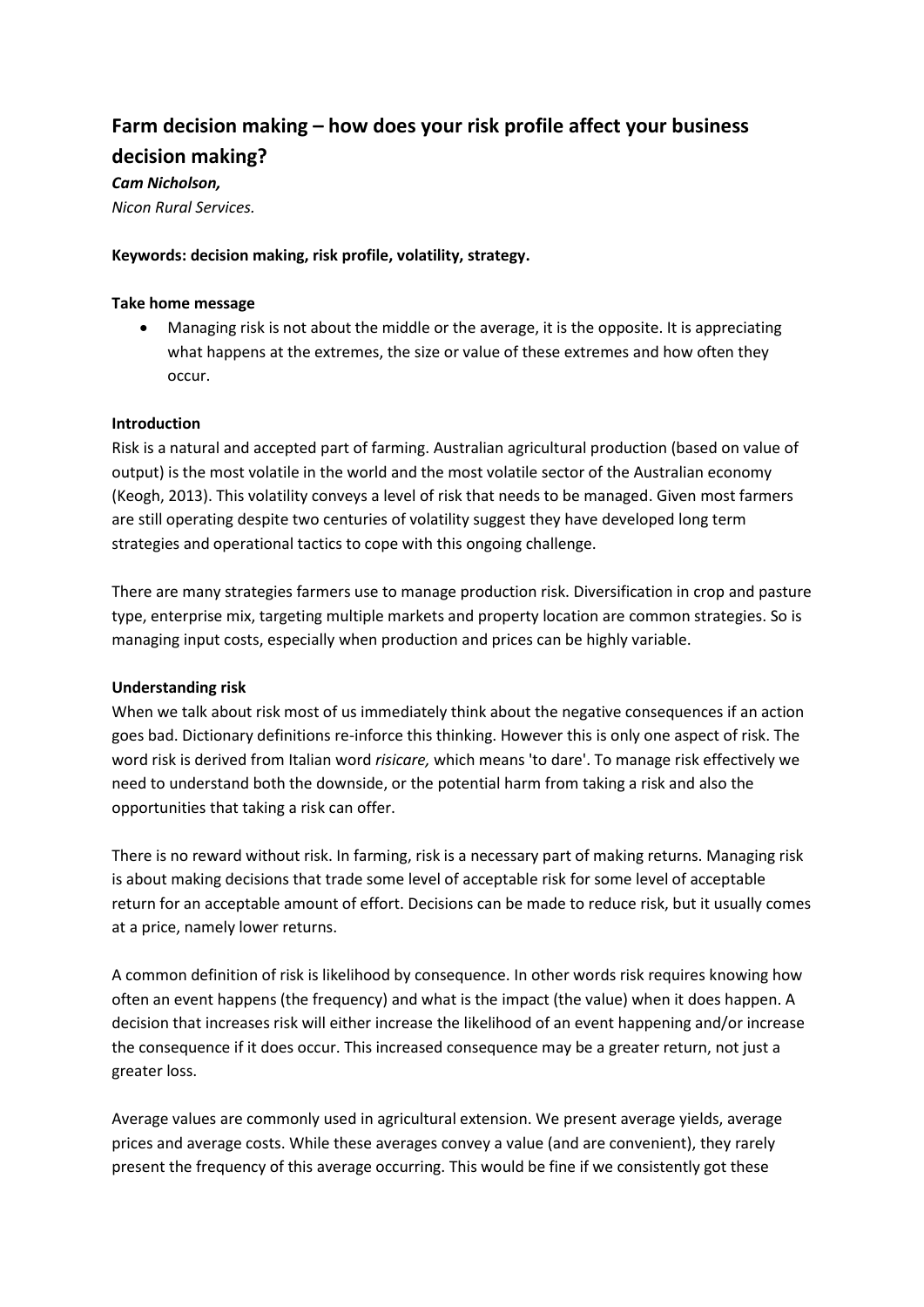average values, but in agriculture we rarely do. The key drivers of profit in agriculture, namely yield, prices and some costs have a range of values within and between production periods. If we use averages for analysis, it usually over estimates the profits and hides the volatility in those profits (Nicholson, 2013).

Managing risk is not about the middle or the average, it is the opposite. It is appreciating what happens at the extremes, the size or value of these extremes and how often they occur.

## **Decisions around risk**

Firstly we need to understand there are three broad influences that shape a decision around risk. These are simply described as the head, the heart and the gut (Figure 1).



Figure 1: The head, heart and gut influence our decisions (Image courtesy of Alice Long, AgCommunicators*).*

The relative influence of the head, the heart and the gut depends on:

The **type** of decision required (simple, complicated, complex),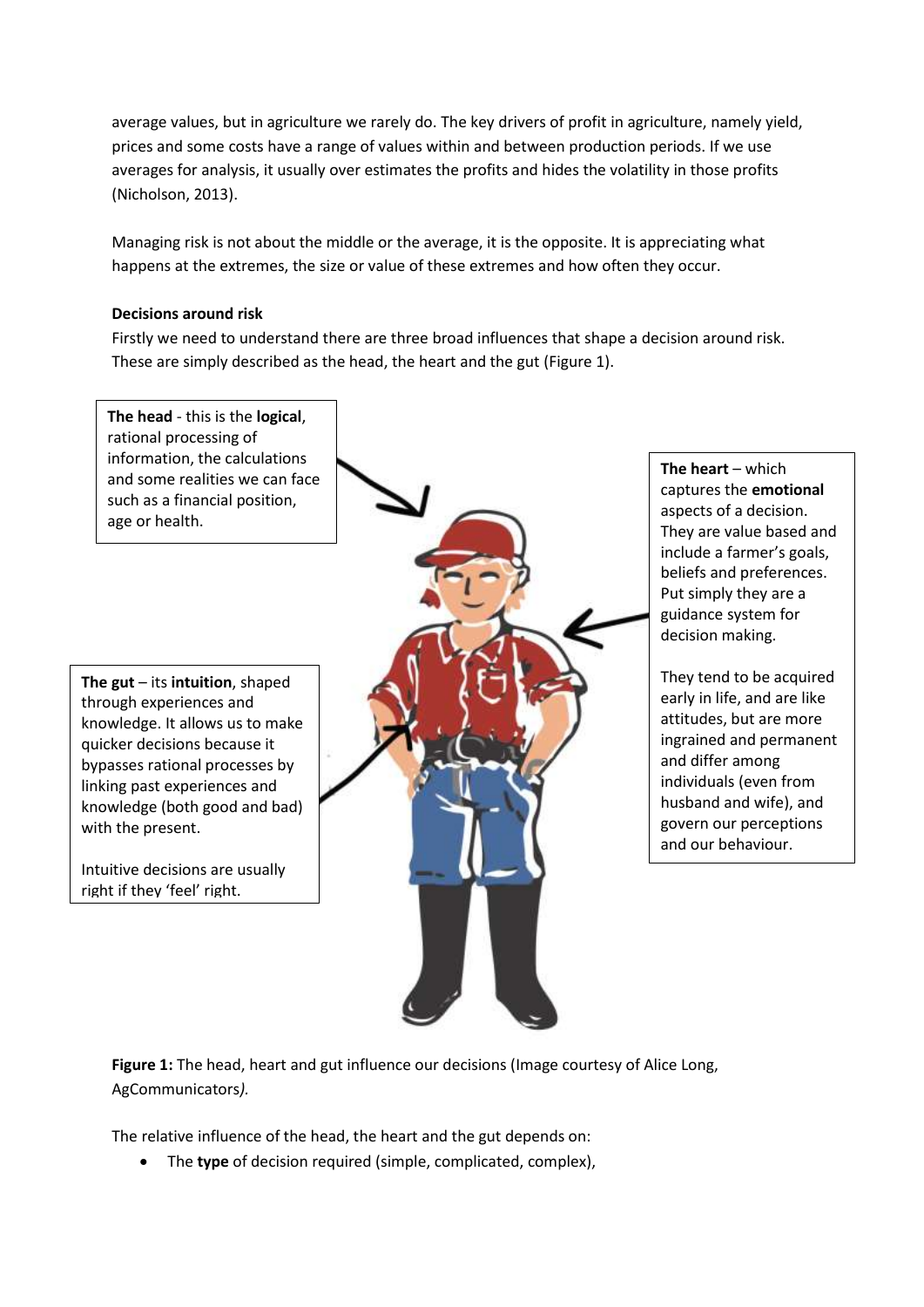- the relevant **information** available (usually imperfect),
- the **personality** of the decision maker, and;
- the **risk** involved.

In my experience most farmers make decisions around risk by relying on their gut and their heart. Gut or intuitive decisions are informed through experience, both good and bad – although bad experiences are usually more influential than good experiences. The heart decisions reflect your personality (are you naturally a risk taker) and what you want to achieve from farming. This means everyone will have a different position on risk and this position can change rapidly, sometimes triggered by sudden events. Importantly no position is right or wrong, it is what you are comfortable living with.

The analysis I will show adds to the head part of a decision, by generating some numbers (usually profit) that we can combine with our intuition and goals. In combination the three influences lead to a more informed decision.

# **Analysing risk**

As described previously the derivation of risk is 'to dare'. This implies there is opportunity but it also implies a choice. As individuals we can influence how much risk we expose ourselves to by making choices.

Through the Grain and Graze program we have developed a relatively simple way to put some numbers around the risk in your farming business. It is based on Excel with an additional program called @Risk [\(www.palisade.com\)](http://www.palisade.com/). Firstly we identify the risky variables in your business that we have little or no control over at the start of the season. These are typically yields, prices and some costs. Graphs are created that show *the amount or value* of this risk and *how often this amount or value occurs*. It includes extreme and more common results and are referred to as distributions. The broader the range in values the greater the volatility or risk (figure 2).